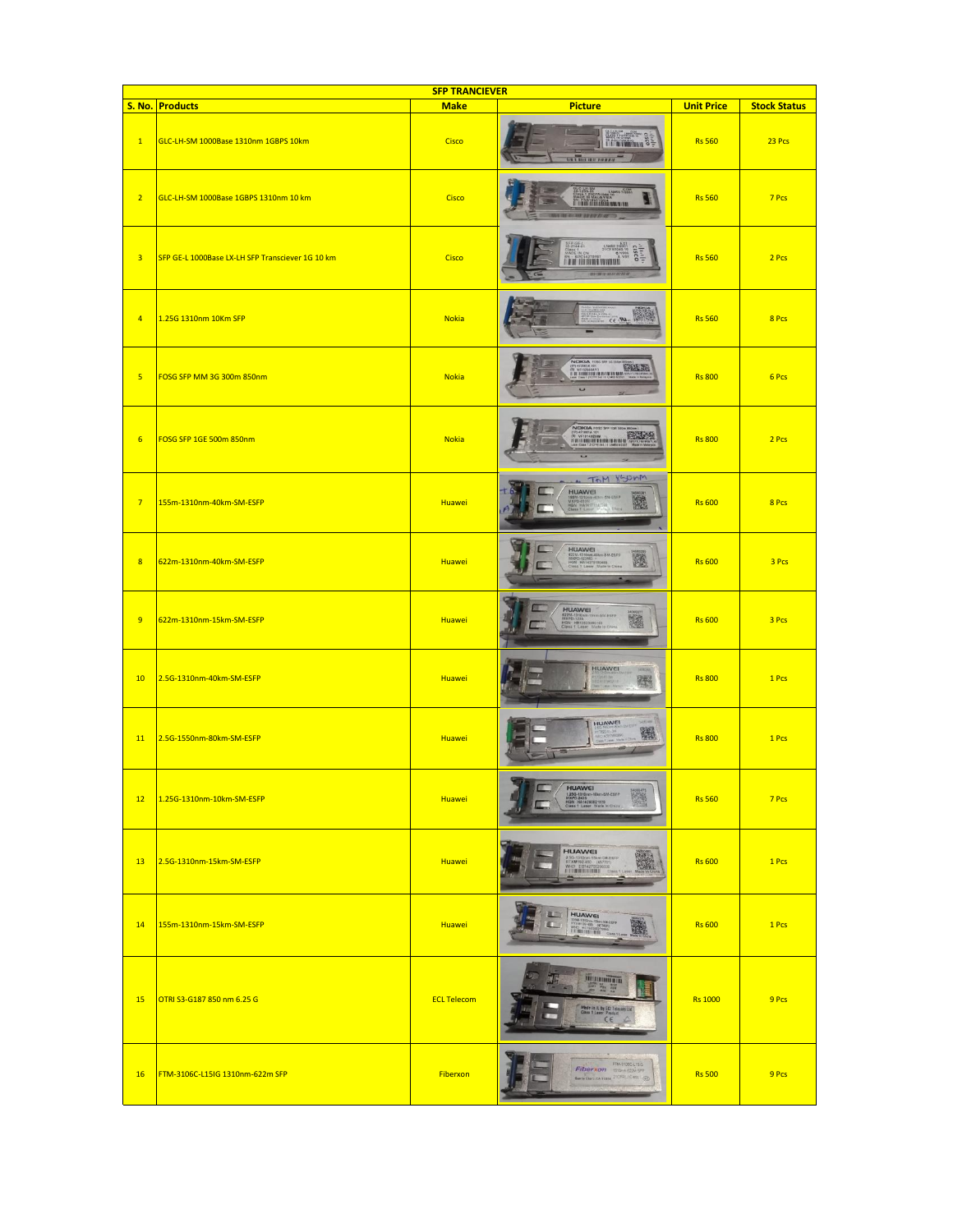| 17              | SFP-6H 1000BaseFX 1310 nm                    | <b>RAD</b>      |                                                                                                                        | <b>Rs 560</b>  | 5 Pcs  |
|-----------------|----------------------------------------------|-----------------|------------------------------------------------------------------------------------------------------------------------|----------------|--------|
| 18              | 155m-SM-EX-L31 2.67Gbps-1.25Gbps 1310nm SFP  | <b>CTS</b>      | <b>MTL-5000-L31-DDU</b><br><b>CTC</b>                                                                                  | <b>Rs 560</b>  | 3 Pcs  |
| 19              | 1G-1525-1570nm SFP VOA MM 1 km               | O-Net           | $\mathcal{D}^{\text{O-Met}}$<br>1525-1570<br><b>EL IN LE THEAL IN THE TELLUL IN A REAL IN</b>                          | <b>Rs</b> 1000 | 13 Pcs |
| 20              | RDH 102 47-2 R2A 1000Base LX 1.5G SFP 1310nm | Ericsson        | <b>H 102 47-2 R2A</b><br>ELX 177<br>ERICSSON E                                                                         | <b>Rs 560</b>  | 6 Pcs  |
| 21              | RDH 90120-2013 R4A 155m 1310nm 1.5G          | <b>Ericsson</b> |                                                                                                                        | <b>Rs 560</b>  | 4 Pcs  |
| 22              | SFP DWDM 2.7G LR CH 24MR 1558.17 NM          | <b>Nec</b>      | <b>NEC</b><br>SLASS LABOR<br>GTCHISCOL<br>鵩<br>20081216090355                                                          | <b>Rs 560</b>  | 4 Pcs  |
| 23              | OD-J9449-5A01 2.7G LR CH 24m 1558.17nm       | <b>Nec</b>      | <b>O 2007-08-3625</b><br>NEC<br>2006 11<br>$\bullet$<br>NEC                                                            | <b>Rs 560</b>  | 2 Pcs  |
| 24              | 1.25G-850nm-0.5km-mm-SFP                     | <b>JDSU</b>     | $Q_{pl,R2PL, m, S24, mw}$                                                                                              | <b>Rs 700</b>  | 2 Pcs  |
| 25              | 1G-1525-1570nm SFP VOA SM 1 KM               | O-Net           | $\mathcal{D}$ <sup>o</sup> -Net<br>1935-1570mm/5FP VOA<br>PN:1G5-000146-51A<br><b>BY OF LE WEB ON BELOVE HER HELM.</b> | <b>Rs 560</b>  | 3 Pcs  |
| 26              | SM-2km-1310nm-2.125G-6.144G                  | ZTE             | ZTE<br><b>TURN INDIANAL</b>                                                                                            | <b>Rs 650</b>  | 3 Pcs  |
| 27              | SM-2km-1310nm-2.5G                           | ZTE             | <b>ZTE中兴</b><br><u>ANTES ANTIQUE AND IN SECTION</u>                                                                    | <b>Rs 650</b>  | 1 Pcs  |
| 28              | SM-1.4km-1310nm-10G-I                        | <b>ZTE</b>      | SM-I<br>1.4km-1310nm-10G                                                                                               | <b>Rs 560</b>  | 1 Pcs  |
| 29              | 155m-15km-1310nm-SFP                         | <b>Source</b>   | $\Xi$ source<br><b>TAIN MIEAM</b>                                                                                      | <b>Rs 500</b>  | 7 Pcs  |
| 30 <sub>2</sub> | 622m-1310nm-15km-SM-SFP                      | <b>Source</b>   | $S$ source<br><b>THERMAN</b><br>Santa Clara CA95054                                                                    | <b>Rs 500</b>  | 4 Pcs  |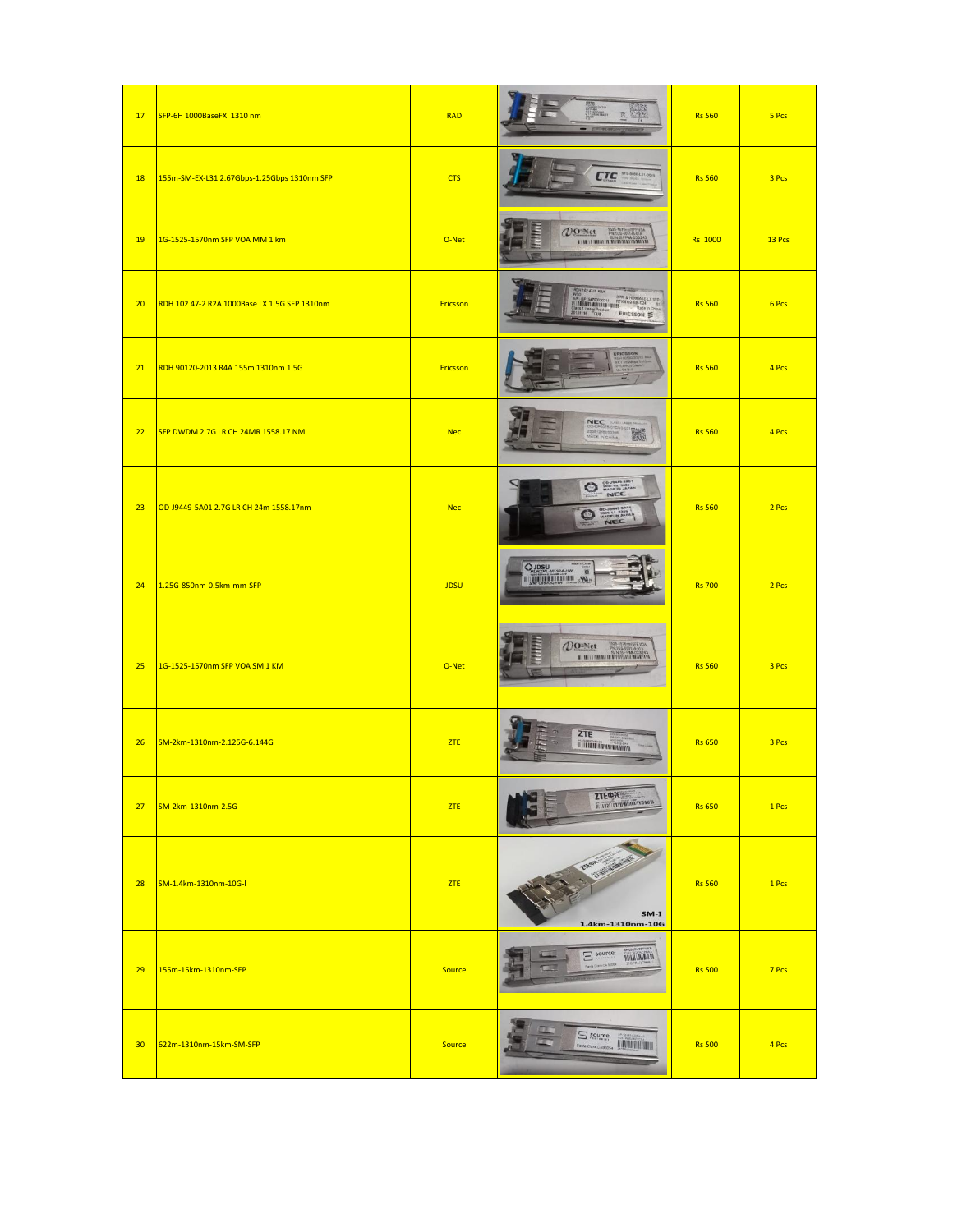| 31 | 10GBase-1.4km-1310nm-SM-SFP         | <b>Source</b>         | $\Xi$ source<br><b>Experience</b> Structure<br>$\blacksquare$<br><b>L'EDITIBILITÀ PRATE</b>                                                                                                                                                                  | <b>Rs 700</b> | 2 Pcs  |
|----|-------------------------------------|-----------------------|--------------------------------------------------------------------------------------------------------------------------------------------------------------------------------------------------------------------------------------------------------------|---------------|--------|
| 32 | 6.144G-10km-1310nm-SM-SFP           | Source                | $S$ source<br>N BIBER HEIM HILBERT ETTE EN KA                                                                                                                                                                                                                | <b>Rs 700</b> | 2 Pcs  |
| 33 | 10GBase-LR-SFP-1310nm-10km-SFP      | <b>Alcatel Lucent</b> | Academicident Company of the Academic Company of the Academic Company of the Academic Company of the Academic Company of the Academic Company of the Academic Company of the Academic Company of the Academic Company of the A                               | <b>Rs 700</b> | 10 Pcs |
| 34 | 1.25GBase LC-70km-SM-1550nm-SFP     | <b>Alcatel Lucent</b> | <b>TESTING TANK</b><br>$C E \triangle$<br>The Williams<br>$CE\triangle$<br>$C \in \Delta$                                                                                                                                                                    | <b>Rs 560</b> | 3 Pcs  |
| 35 | 1.25G-1300nm-10km-MM-SFP            | Avago                 |                                                                                                                                                                                                                                                              | <b>Rs 560</b> | 3 Pcs  |
| 36 | 1.0625-4.25G-850nm-MM-500m SFP      | Avago                 | $\begin{array}{c}\n\textbf{AVAGG} \xrightarrow{\textbf{ATR} \xrightarrow{\textbf{SFRSAR}}} \\ \textbf{A} \xleftarrow{\textbf{WL}} \xrightarrow{\textbf{DMSR} \xrightarrow{\textbf{DMSR} \xrightarrow{\textbf{M}}}\n\end{array}$<br><b>AND REAL PROVIDERS</b> | <b>Rs 600</b> | 3 Pcs  |
| 37 | SFP-OC3-15-DD 10GbE CWDM 1310nm     | Axcen                 | AXCEN<br>AXCEN                                                                                                                                                                                                                                               | <b>Rs 560</b> | 2 Pcs  |
| 38 | 622Mbps-1310nm-FP-15km-SFP          | <b>Source</b>         | $\equiv$ source $\frac{1}{2}$<br><b>MARK AND MARKET OF REAL PROPERTY</b>                                                                                                                                                                                     | <b>Rs 500</b> | 3 Pcs  |
| 39 | 1000Base-LX-SFP-SMF-10km-1310nm SFP | <b>Nokia</b>          | CE PU                                                                                                                                                                                                                                                        | <b>Rs 560</b> | 2 Pcs  |
| 40 | 1GB-155M-1310nm-SMF-15km SFP        | <b>Neo Photonics</b>  | Ne: Photonics<br>PT7320-32-1V-ECI+<br><b>BM:A1108051233</b><br>m                                                                                                                                                                                             | <b>Rs 560</b> | 4 Pcs  |
| 41 | 1G-622-1310nm-SMF-15km SFP          | <b>Neo Photonics</b>  | $\equiv$                                                                                                                                                                                                                                                     | <b>Rs 560</b> | 1 Pcs  |
| 42 | 1.25G-1310nm-SM-10km-ESFP           | <b>Neo Photonics</b>  | Ve Photonics<br>PT7320-51-1W-KHW<br><b><i>ETTRETTING LEE</i></b><br>ŀ                                                                                                                                                                                        | <b>Rs 560</b> | 3 Pcs  |
| 43 | EOSL130615DIESEl1310nm              | <b>Eoptolink</b>      | <b>EXAMPLE INTERNATIONAL PROPERTY</b>                                                                                                                                                                                                                        | <b>Rs 560</b> | 6 Pcs  |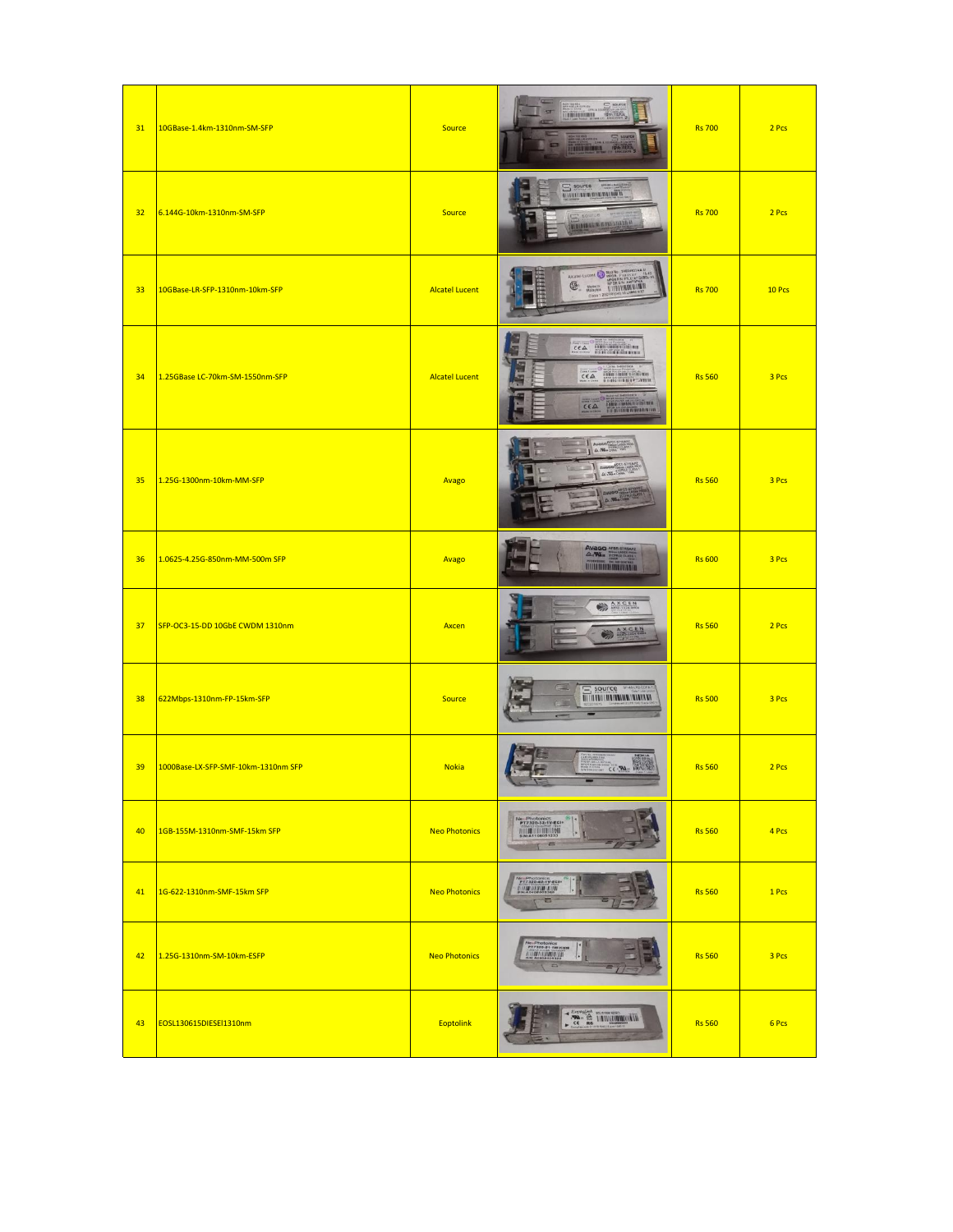| 44 | SCP6G01-GL-BWH 1.25G-10km SFP                | <b>Sumitomo Electric</b> | <b>THE REAL PROPERTY OF</b><br><b>HI ITTI LITTLE BALLARY R</b>                                                                                                                                                                                                                                                          | <b>Rs 560</b>  | 2 Pcs  |
|----|----------------------------------------------|--------------------------|-------------------------------------------------------------------------------------------------------------------------------------------------------------------------------------------------------------------------------------------------------------------------------------------------------------------------|----------------|--------|
| 45 | SCP6F44-GL-BWE 2.25G-10km SFP                | <b>Sumitomo Electric</b> | <b>BUT OF THE REAL AND BART B</b><br><b>MENTHORN WERKER</b>                                                                                                                                                                                                                                                             | <b>Rs 650</b>  | 6 Pcs  |
| 46 | 1.25G-SFP-1310nm-10km DDM                    | <b>PDR</b>               | <b>PDR3112-3LCD10</b><br>1240 8PP 1250m 10m 00v<br>6N 81231141231826<br>0041551 001015 CE FC<br>*PDR                                                                                                                                                                                                                    | <b>Rs 500</b>  | 2 Pcs  |
| 47 | 1.25 G SFP 1310 10 km                        | ADI-RJ                   | <b>ASI</b> <sup>MELFRIEK</sup><br>$\frac{\partial \mathbf{W}_n}{\partial \mathbf{W}_n}$                                                                                                                                                                                                                                 | <b>Rs 560</b>  | 2 Pcs  |
| 48 | 622m-1550nm-80km-SM-eSFP                     | Finisar                  | FINISAR SERVICE STREET                                                                                                                                                                                                                                                                                                  | <b>Rs 1000</b> | 3 Pcs  |
| 49 | 622m-1310nm-15km-SM-eSFP                     | Finisar                  | $F1 n 1 s a r$                                                                                                                                                                                                                                                                                                          | <b>Rs 560</b>  | 1 Pcs  |
| 50 | 622m-1310nm-40km-SM-eSFP                     | Finisar                  | FINISAR<br>信服<br><b>FTLF1422P1BTL-RW L-4.1 1649</b><br>SN: PVESZ? <b>BIBLION IN MARINE CONTRACT CONTRACT</b><br><b>Call</b>                                                                                                                                                                                             | <b>Rs 1000</b> | 1 Pcs  |
| 51 | 622m-1310nm-15km-SM-eSFP                     | Finisar                  | Finisar<br>EN 1322-1814<br>EN POMOGRO - LINIS IN INTERNATIONAL                                                                                                                                                                                                                                                          | <b>Rs 560</b>  | 2 Pcs  |
| 52 | 1G-SM-10km-X-1310nm SFP                      | Finisar                  | <b>FINISAR</b> &<br><b>FLEISTERED LAN</b><br>$\overline{ }$                                                                                                                                                                                                                                                             | <b>Rs 560</b>  | 2 Pcs  |
| 53 | 2.488G-1310nm-15km-SM-eSFP                   | <b>Finisar</b>           |                                                                                                                                                                                                                                                                                                                         | <b>Rs 650</b>  | 3 pcs  |
| 54 | 2Gbps-1000Base-LX-1310nm-10km-SFP            | <b>Finisar</b>           | Finland in William C.<br>Ξ                                                                                                                                                                                                                                                                                              | <b>Rs 650</b>  | 6 Pcs  |
| 55 | 155Mbps-1310nm-1G-10km-SFP                   | <b>Finisar</b>           | $F$ in is a $\frac{1}{2}$ in $\frac{1}{2}$ in $\frac{1}{2}$ in $\frac{1}{2}$ in $\frac{1}{2}$ in $\frac{1}{2}$ in $\frac{1}{2}$ in $\frac{1}{2}$ in $\frac{1}{2}$ in $\frac{1}{2}$ in $\frac{1}{2}$ in $\frac{1}{2}$ in $\frac{1}{2}$ in $\frac{1}{2}$ in $\frac{1}{2}$ in $\frac{1}{2}$ in<br>$\overline{\phantom{a}}$ | <b>Rs 500</b>  | 2 Pcs  |
| 56 | XFP-10GLR-OC192SR 10GBase-1310nm-10km-SM-SFP | Cisco                    | <b>The Community</b>                                                                                                                                                                                                                                                                                                    | <b>Rs 600</b>  | 14 Pcs |
| 57 | 115m-1310nm-15km-SM-eSFP                     | <b>Huawei</b>            | HUAWEI                                                                                                                                                                                                                                                                                                                  | <b>Rs 560</b>  | 87 Pcs |
| 58 | 115m-1310nm-15km-SM-eSFP                     | Finisar-WTD              | HW 5-1.1 11-44<br><u>Linconni m'in</u><br>RTXM139-400<br>578.53<br>155M-15km-131                                                                                                                                                                                                                                        | <b>Rs 560</b>  | 15 Pcs |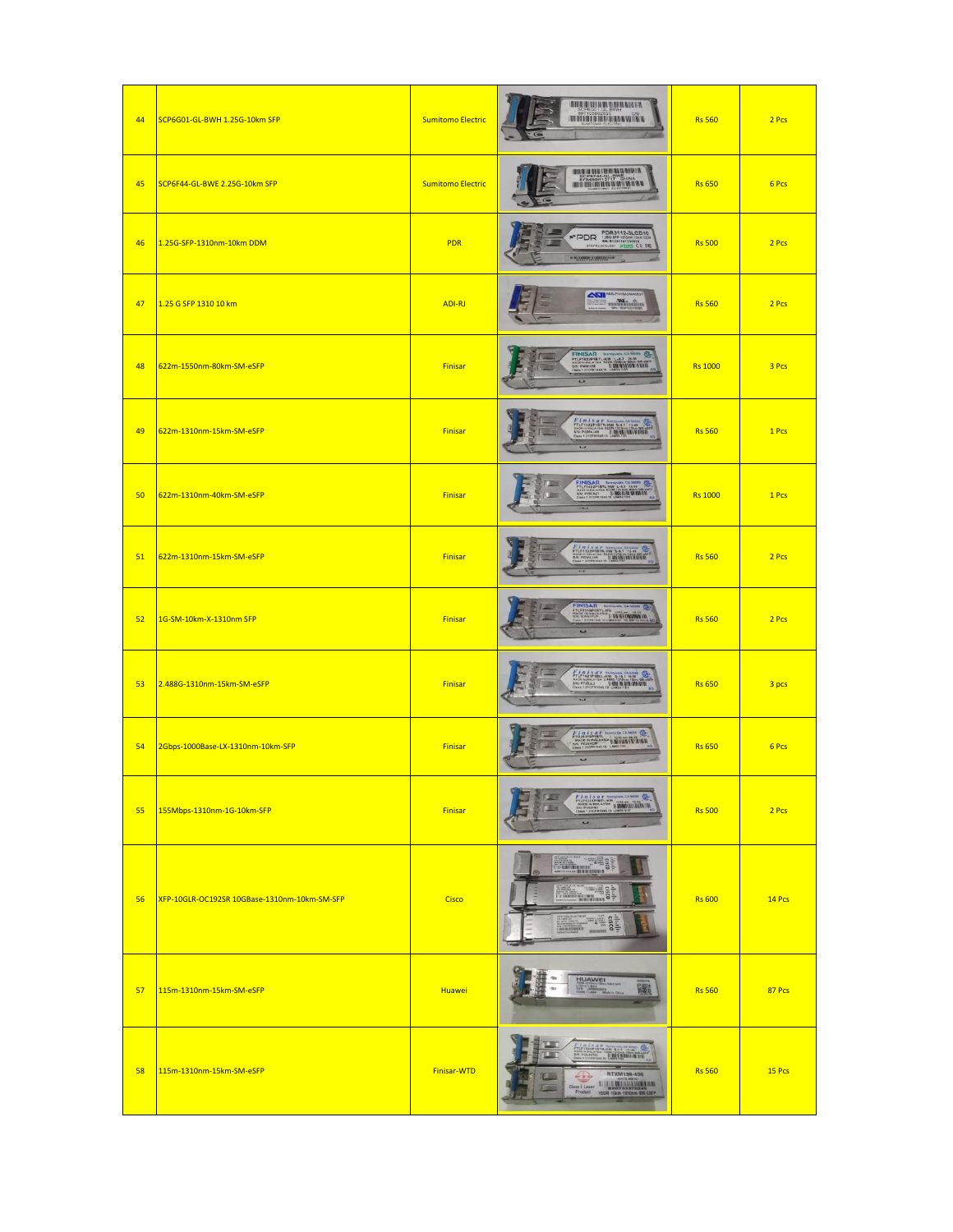| 59 | 622m-1310nm-40km-SM-eSFP          | <b>Finisar</b>      | FINISAR Superior CA MORE STUFFARE<br><b>C</b><br>O                                                                                                                                                                                                                                                                                                                                                                                                                                                                         | <b>Rs 650</b>  | 25 Pcs |
|----|-----------------------------------|---------------------|----------------------------------------------------------------------------------------------------------------------------------------------------------------------------------------------------------------------------------------------------------------------------------------------------------------------------------------------------------------------------------------------------------------------------------------------------------------------------------------------------------------------------|----------------|--------|
| 60 | 622m-1550nm-80km-SM-eSFP          | Finisar 63no        | Finisar Service Com                                                                                                                                                                                                                                                                                                                                                                                                                                                                                                        | <b>Rs 800</b>  | 12 Pcs |
| 61 | 2.5G-1550nm-80km-SM-SFP           | <b>Finisar</b>      | $F_{\text{L}}(n) \times a \times \underbrace{\text{L}}_{\text{MADI, NUMO}}(n) \times \underbrace{\text{LAMO}}_{\text{MADI, NUMO}} \underbrace{\text{LAMO}}_{\text{MUMO}}$                                                                                                                                                                                                                                                                                                                                                  | <b>Rs 800</b>  | 24 Pcs |
| 62 | 2.125G-850nm-0.5km-MM-SFP         | <b>Finisar</b>      | $F$ i $n$ i $s$ $a$ $r$ summer catter $\sum_{\text{max of } n \text{ matrix}}$                                                                                                                                                                                                                                                                                                                                                                                                                                             | <b>Rs 800</b>  | 51 Pcs |
| 63 | 2.67G-1310nm-40km-SM-SFP          | Finisar             | $F$ i n i s a r $\sum_{\text{maxmax} \text{ times}}$<br><b>UMINUMATION</b>                                                                                                                                                                                                                                                                                                                                                                                                                                                 | <b>Rs 750</b>  | 33 Pcs |
| 64 | 6.144G-I-1310nm-2km-SM-SFP        | Finisar             | FINISHT SHOP SHOPPING CASES<br>GB.<br><b>U. BUE IS EVALUATION</b>                                                                                                                                                                                                                                                                                                                                                                                                                                                          | <b>Rs 1000</b> | 30 Pcs |
| 65 | 622m-1310nm-40km-SM-eSFP          | Huawei 68no         | HUAWEI<br><b>SMESTP</b><br>MORPO 422400<br>HGRS HA1421                                                                                                                                                                                                                                                                                                                                                                                                                                                                     | <b>Rs 1000</b> | 23 Pcs |
| 66 | 155m-1550nm-80km-SM-eSFP          | <b>Huawei</b>       | <b>HUAWEI</b><br>躐                                                                                                                                                                                                                                                                                                                                                                                                                                                                                                         | <b>Rs 1000</b> | 18 Pcs |
| 67 | 4.25G-850nm-0.5km-SM-SFP          | <b>Finisar</b>      |                                                                                                                                                                                                                                                                                                                                                                                                                                                                                                                            | <b>Rs 1000</b> | 8 Pcs  |
| 68 | 1.25G-1310nm-10km-SM-ESFP         | <b>Huawei</b>       | <b>HUAWEI</b><br><b>LEM-ESFP</b><br>1.26G-1310nm-10am<br>MXPO-2435<br>HGN HA14260821926<br>Class 1 Laser Mode in Chic<br>魔                                                                                                                                                                                                                                                                                                                                                                                                 | <b>Rs 560</b>  | 37 Pcs |
| 69 | 1.25G-1310nm-10km-DDM(SFP-LX-SMD) | Deegee Lite         | $\frac{\square}{\square}$<br>$\textbf{dee} \xrightarrow{\texttt{SFP-LX-SMD}} \textbf{O} \xrightarrow{\texttt{SSP-P-LX-SMD}} \textbf{O} \xrightarrow{\texttt{SNC-1150} \texttt{NCG} \xrightarrow{\texttt{SNC-1150} \texttt{S100} \xrightarrow{\texttt{S10}} \texttt{S100} \xrightarrow{\texttt{S100} \xrightarrow{\texttt{S100} \xrightarrow{\texttt{S100} \xrightarrow{\texttt{S100} \xrightarrow{\texttt{S100} \xrightarrow{\texttt{S100} \xrightarrow{\texttt{S100} \xrightarrow{\texttt{S100} \xrightarrow{\texttt{S10$ | <b>Rs 560</b>  | 8 Pcs  |
| 70 | 1.25G-1310nm-SM-10km-eSFP         | (Neo Photonics)74no | Ne Photonics<br>PT7320-51-1W-KHW<br>ĸ<br><b>SN 40808025514</b>                                                                                                                                                                                                                                                                                                                                                                                                                                                             | <b>Rs 560</b>  | 6 Pcs  |
| 71 | 1.25G-1310nm-SM-DDM               | Raiseocom           | RAISECOM<br>USFP-Gb/S1-I<br>21CFR(J) Class<br>142, 1310am-5M-DDM                                                                                                                                                                                                                                                                                                                                                                                                                                                           | <b>Rs 560</b>  | 4 Pcs  |
| 72 | 1.25G-1310nm-10-20km-SM-SFP       | Fiberxon            | FIN-19120-RO<br><b>Fiberxon</b><br><b>Benie Clara CA 85004 210</b><br>$\circledcirc$                                                                                                                                                                                                                                                                                                                                                                                                                                       | <b>Rs 560</b>  | 5 Pcs  |
| 73 | 2.488G-1310nm-15km-SM-eSFP        | (Finisar)77no       | Finisar<br>Hiristrae<br>Contribution of the Contribution                                                                                                                                                                                                                                                                                                                                                                                                                                                                   | <b>Rs 600</b>  | 24 pcs |